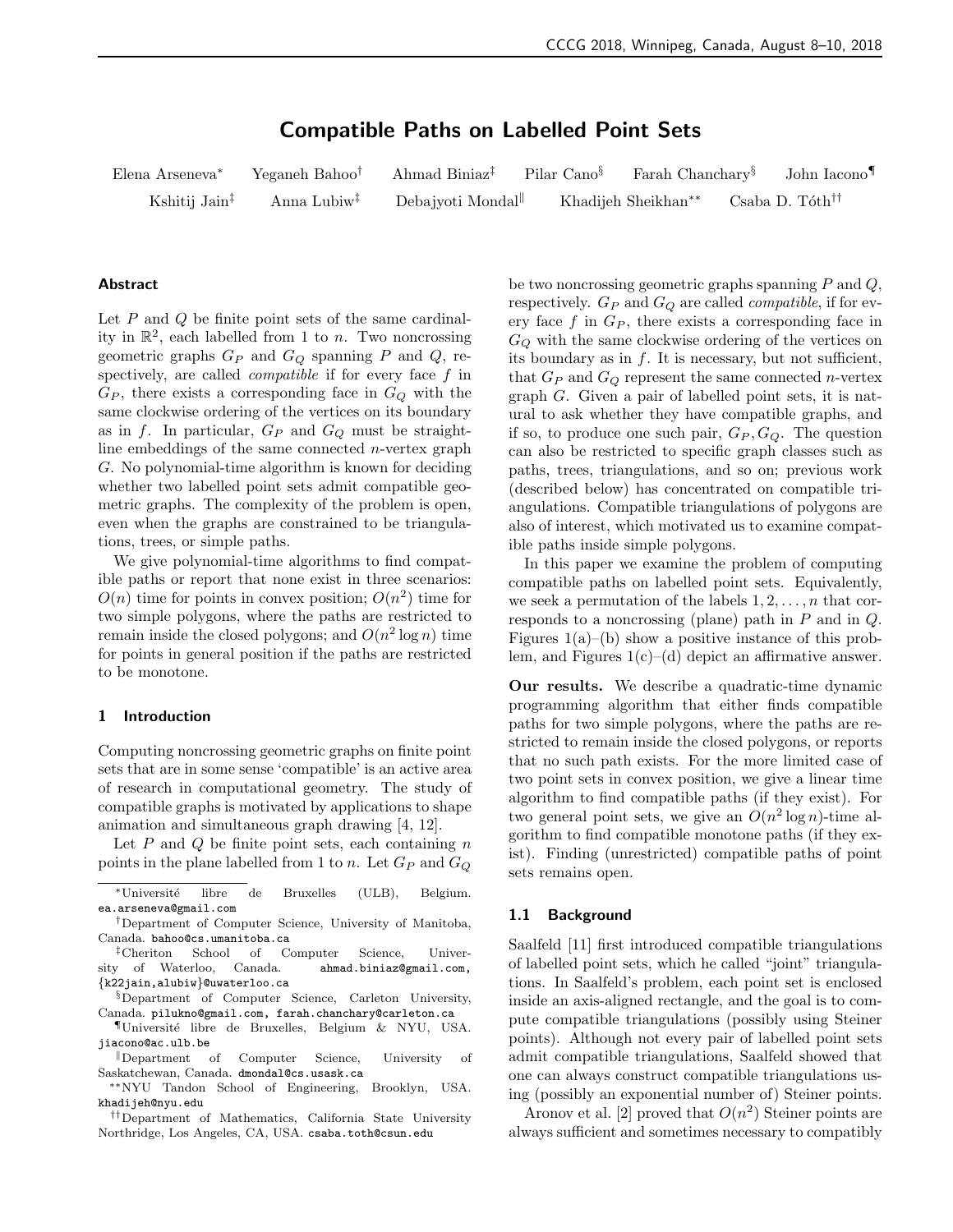

Figure 1: (a)–(b) A pair of labelled point sets P and Q. (c)–(d) A pair of compatible paths.

triangulate two polygons when the vertices of the polygons are labelled  $1, 2, \ldots, n$  in clockwise order. Babikov et al. [3] extended the  $O(n^2)$  bound to *polygonal regions* (i.e., polygons with holes), where the holes are also labelled 'compatibly' (with the same clockwise ordering of labels). The holes may be single points, so this includes Saalfeld's "joint triangulation" problem. Pach et al. [10] gave an  $\Omega(n^2)$  lower bound on the number of Steiner points in such scenarios.

Lubiw and Mondal [9] proved that finding the minimum number of Steiner points is NP-hard for the case of polygonal regions. The complexity status is open for the case of polygons, and also for point sets. Testing for compatible triangulations without Steiner points may be an easier problem. Aronov et al. [2] gave a polynomial-time dynamic programming algorithm to test whether two polygons admit compatible triangulations without Steiner points. But testing whether there are compatible triangulations without Steiner points is open for polygonal regions, as well as for point sets.

The compatible triangulation problem seems challenging even for unlabelled point sets (i.e., when a bijection between  $P$  and  $Q$  can be chosen arbitrarily). Aichholzer et al. [1] conjectured that every pair of unlabelled point sets (with the same number of points on the convex hull) admit compatible triangulations without Steiner points. So far, the conjecture has been verified only for point sets with at most three interior points.

Let  $G<sub>S</sub>$  be a complete geometric graph on a point set S. Let  $H(S)$  be the *intersection graph* of the edges of  $G<sub>S</sub>$ , i.e., each edge of  $G<sub>S</sub>$  corresponds to a vertex in  $H(S)$ , and two vertices are adjacent in  $H(S)$  if and only if the corresponding edges in  $G<sub>S</sub>$  properly cross (i.e., the open line segments intersect). Every plane triangulation on S has  $3n-3-h$  edges, where h is the number of points on the convex hull of S, and thus corresponds to a maximum independent set in  $H(S)$ . In fact,  $H(S)$  belongs to the class of well-covered graphs. (A graph is well covered if every maximal independent set of the graph has the same cardinality). A rich body of research attempts to characterize well-covered graphs [6, 13]. Deciding whether two point sets,  $P$  and  $Q$ , admit compatible triangulations is equivalent to testing whether  $H(P)$  and  $H(Q)$  have a common independent set of size  $3n-3-h$ .

### 2 Paths in Polygons and Convex Point Sets

In this section we describe algorithms to find compatible paths on simple polygons and convex point sets. By compatible paths on polygons, we mean: given two polygons, find two compatible paths on the vertices of the polygons that are constrained to be non-exterior to the polygons. (See Figures  $2(a)$ –(b).) Note that convex point sets correspond to a special case, where the polygons are the convex hulls. Not every two convex point sets admit compatible paths, e.g., 5-point sets where the points are labelled  $(1,2,3,4,5)$  and  $(1,3,5,2,4)$ , resp., in counterclockwise order (Appendix A).

We first give a quadratic-time dynamic programming algorithm for simple polygons, and then a linear time algorithm for convex point sets.

We begin with two properties of any noncrossing path that visits all vertices of a simple polygon. Let  $P$  be a simple polygon with vertices  $p_1, p_2, \ldots, p_n$  in some order (so the vertices have labels  $1, 2, \ldots, n$ ). Let  $\sigma$  be a label sequence corresponding to a noncrossing path that lies inside  $P$  and visits all vertices of  $P$ . Define an interval on P to be a sequence of labels that appear consecutively around the boundary of P (in clockwise or counterclockwise order). For example, in Figure  $2(a)$ , one interval is  $(2, 1, 7, 6)$ . Define an *interval set* on P to be the unordered set of elements of an interval.

Claim 1 The set of labels of every prefix of  $\sigma$  is an interval set on P. Furthermore, if the prefix does not contain all the labels, then the last label of the prefix corresponds to an endpoint of the interval.

**Proof.** We proceed by induction on  $t$ , the length of the prefix, with the base case  $t = 1$  being obvious. So assume the first  $t - 1$  labels form an interval set corresponding to interval I. Let  $\ell$  be the t-th element of  $\sigma$ . Suppose vertex  $p_\ell$  is not contiguous with the interval I on P. Let u and v be the two neighbors of  $p_\ell$  around the polygon  $P$ . Then  $u$  and  $v$  do not belong to  $I$ , and so the path must visit both of them after  $p_\ell$ . But then the subpath between  $u$  and  $v$  crosses the edge of the path that arrives at  $p_{\ell}$ , contradicting the assumption that the path is noncrossing. Thus vertex  $p_\ell$  must appear just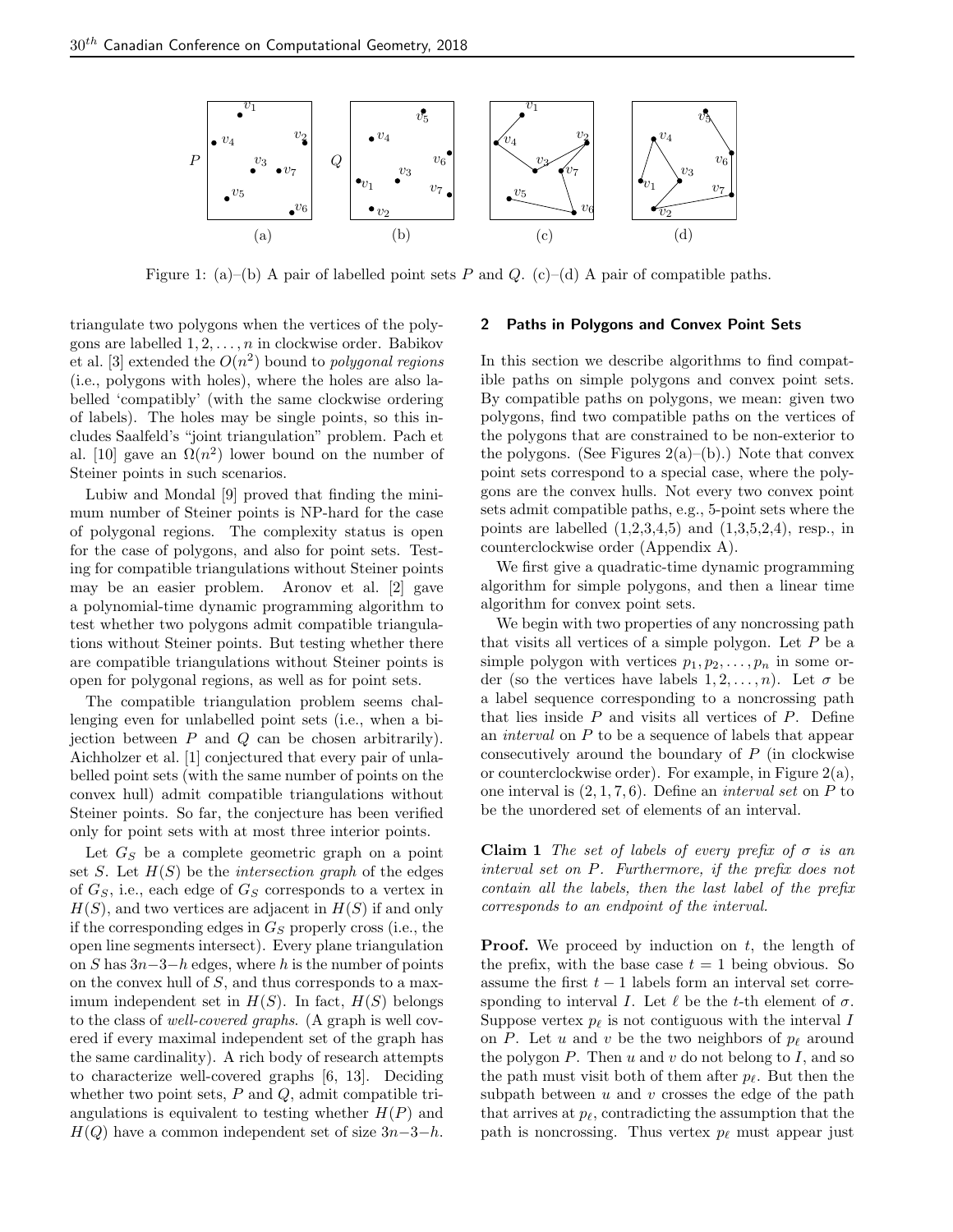

Figure 2: (a)–(b) Compatible paths on a pair of labelled polygons. The paths are drawn with dotted lines. (c) Illustration for Claim 2, where  $I = (p_7, p_6, p_5, p_4, p_3)$ . (d)–(e) Illustration for the dynamic programming algorithm.

before or after I, forming a longer interval with  $p_\ell$  as an endpoint of the interval.  $\Box$ 

Claim 2 If I is an interval on P and  $\sigma$  does not start or end in I, then the labels of I appear in the same order in σ and in I (either clockwise or counterclockwise). Note that the labels need not appear consecutively in  $\sigma$ .

**Proof.** Consider three labels  $i, j, k$  that appear in this order in I. Assume, for a contradiction, that these labels appear in a different order in  $\sigma$  and suppose, without loss of generality, that they appear in the order  $i, k, j$ in  $\sigma$ . Let  $\ell$  be the last label of  $\sigma$ . Because  $\ell$  does not lie in I, the order of vertices around P is  $p_i, p_j, p_k, p_\ell$ . See, e.g., Figure 2(c) where  $i, j, k = 7, 5, 3$ . Then the subpath of  $\sigma$  from  $p_i$  to  $p_k$  crosses the subpath from  $p_k$ to  $p_{\ell}$ , a contradiction.

# 2.1 An  $O(n^2)$ -time dynamic programming algorithm

Let  $P$ ,  $Q$  be two *n*-vertex simple polygons with labelled vertices. Let  $p_i$  (resp.,  $q_i$ ) be the vertex of P (resp., Q) with the label *i*.

Two vertices of a polygon are visible if the straight line segment connecting the vertices lies entirely inside the polygon. We precompute the visibility graph of each polygon in  $O(n^2)$  time [8] such that later we can answer any visibility query in constant time.

Notation for our dynamic programming algorithm will be eased if we relabel so that polygon  $P$  has labels  $1, 2, \ldots, n$  in clockwise order. For each label  $i = 1, \ldots, n$ and each length  $t = 1, \ldots, n$  let  $I_Q(i, t, cw)$  denote the interval on  $Q$  of t vertices that starts at  $q_i$  and proceeds clockwise. Define  $I_Q(i, t, c\alpha w)$  similarly, but proceed counterclockwise from  $q_i$ . Define  $I_P(i, t, cw)$  and  $I_P(i, t, c\alpha w)$  similarly. Note that  $I_P(i, t, c w)$  goes from  $p_i$  to  $p_{i+t-1}$  (index addition modulo *n*).

We say that a path *traverses* interval  $I_Q(i, t, d)$  (where  $d = cw$  or  $ccw$ ), if the path is noncrossing, lies inside Q, visits exactly the vertices of  $I_Q(i, t, d)$  and ends at  $q_i$ . We make a similar definition for a path to traverse an interval  $I_P(i, t, d)$ .

Our algorithm will solve subproblems  $A(i, t, dp, d<sub>O</sub>)$ where i is a label from 1 to n, t is a length from 1 to n, and  $d_P$  and  $d_Q$  take on the values cw or ccw. This subproblem records whether there is a path that traverses  $I_{\mathcal{Q}}(i, t, d_{\mathcal{Q}})$  and a path with the same sequence of labels that traverses  $I_P(i, t, d_P)$ . If this is the case, we say that the two intervals are *compatible*. Observe that  $P$  and Q have compatible paths if and only if  $A(i, n, d_P, d_Q)$  is true for some  $i, d_P, d_Q$ .

We initialize by setting  $A(i, 1, d_P, d_Q)$  to TRUE for all  $i, d_P, d_Q$ , and then solve subproblems in order of increasing t. In order for intervals  $I_O(i, t + 1, d_O)$  and  $I_P(i, t+1, d_P)$  to be compatible, the intervals of length t formed by deleting the last label,  $i$ , must also be compatible, with an appropriate choice of direction (cw or  $ccw$ ) on those intervals. There are two choices in  $P$  and two in Q. We try all four combinations. For a particular combination to 'work' (i.e., yield compatible paths for the original length  $t + 1$  intervals), we need the last labels of the length  $t$  intervals to match, and we need appropriate visibility edges in the polygons for the last edge of the paths.

We give complete details for  $A(i, t + 1, cw, cw)$ . See Figure 2(d)-(e). (The other four possibilities are similar.) Deleting label i from  $I_P(i, t+1, cw)$  gives  $I_P(i+$ 1, t, cw) and  $I_P(i+t, t, ccw)$ . Let  $q_j$  be the vertex following  $q_i$  in clockwise order around Q and let  $q_k$  be the other endpoint of  $I_Q(i, t + 1, cw)$  (in practice, for efficiency, we would store  $k$  with the subproblem). Deleting label i from  $I_Q(i, t + 1, cw)$  gives  $I_Q(j, t, cw)$  and  $I_Q(k, t, c\epsilon w)$ . The two possibilities for P and Q are shown by blue dash-dotted and red dotted lines in Figures 2(d) and (e), respectively. We set  $A(i, t+1, cw, cw)$ TRUE if any of the following four sets of conditions hold:

- 1. Conditions for  $I_P(i+1,t,cw)$  and  $I_Q(j,t,cw)$ :  $i+$  $1 = j$  and  $A(i + 1, t, cw, cw)$ .
- 2. Conditions for  $I_P(i + 1, t, cw)$  and  $I_Q(k, t, ccw)$ :  $i+1 = k$  and  $q_k$  sees  $q_i$  in Q and  $A(i+1, t, cw, ccw)$ . Note that the last edge of the path in Q must be  $(q_k, q_i)$  which is why we impose the visibility condition.
- 3. Conditions for  $I_P(i+t, t, ccw)$  and  $I_Q(j, t, cw)$ :  $i +$  $t = j$  and  $p_{i+t}$  sees  $p_i$  in P and  $A(i+t, t, ccw, cw)$ .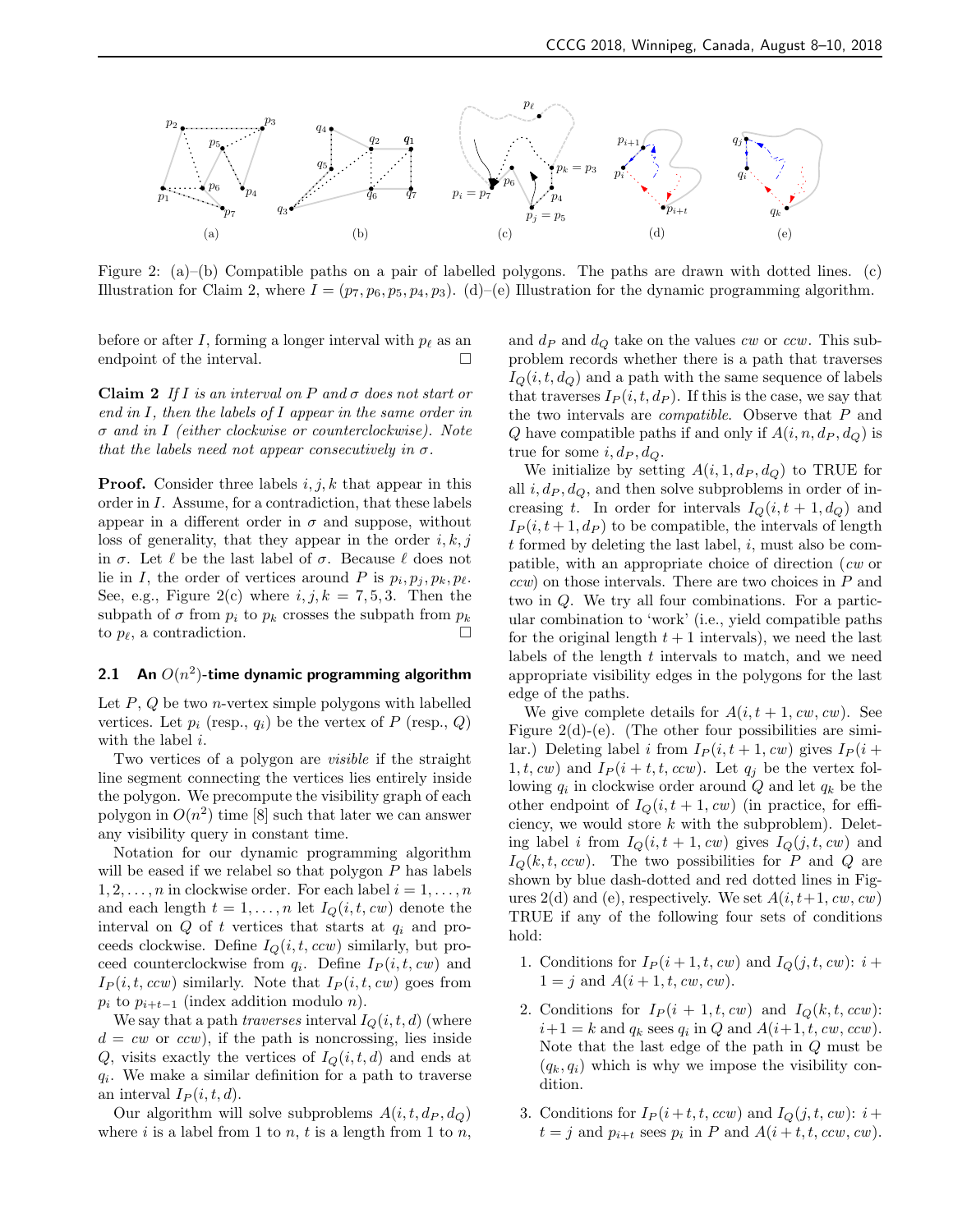4. Conditions for  $I_P(i+t, t, ccw)$  and  $I_Q(k, t, ccw)$ :  $i+$  $t = k$  and  $p_{i+t}$  sees  $p_i$  in P and  $q_k$  sees  $q_i$  in Q and  $A(i + t, t, ccw, ccw).$ 

Since there are a quadratic number of subproblems, each taking constant time to solve, this algorithm runs in time  $O(n^2)$ , which proves:

Theorem 1 Given two n-vertex polygons, each with points labelled from 1 to n in some order, one can find a pair of compatible paths or determine that none exist in  $O(n^2)$  time.

#### 2.2 A linear-time algorithm for convex point sets

In this section we assume that the input is a pair of convex point sets  $P, Q$ , along with their convex hulls.

Given a label  $x$ , we first define a *greedy construction* to compute compatible paths starting at  $x$ . The output of the construction is an ordered sequence  $\sigma_x$  of labels. Using Claim 1 we keep track of the intervals in  $P$  and Q corresponding to  $\sigma_x$ . Initially  $\sigma_x$  contains the label x. Each subsequent step attempts to add a new label to  $\sigma_x$ , maintaining intervals in P and Q. Suppose the intervals corresponding to the current  $\sigma_x$  are  $I_P$  and  $I_Q$  in  $P$  and  $Q$  respectively. Let  $a$  and  $b$  be the labels of the vertices just before and just after interval  $I_P$  on the boundary of  $P$ . Similarly, let  $c$  and  $d$  be the labels of the vertices just before and just after interval  $I_{\mathcal{Q}}$  on the boundary of Q. If  $\{a, b\} = \{c, d\}$ , then we add a and b to  $\sigma_x$  in arbitrary order. Otherwise, if there is one label in common between the two sets, we add that label to  $\sigma_x$ . Finally, if there are no common labels, then the construction ends. Let  $\sigma_x$  be a maximal sequence constructed as above.

# **Lemma 2**  $P$  and  $Q$  have compatible paths starting at label x if and only if  $\sigma_x$  includes all n labels.

**Proof.** If  $P$  and  $Q$  have compatible paths with label sequence  $\sigma$  starting at label x then by Claim 1 every prefix of  $\sigma$  corresponds to an interval in P and in Q, and we can build  $\sigma_x$  in exactly the same order as  $\sigma$ .

For the other direction, we claim to construct noncrossing paths in P and Q corresponding to  $\sigma_x$ . Observe that when we add one or two labels to  $\sigma_x$ , we can add the corresponding vertices to our paths because the point sets are convex, so every edge is allowable. Furthermore, the paths constructed in this way are noncrossing because the greedy construction of  $\sigma_x$  always maintains intervals in  $P$  and  $Q$ . Hence the new edges are outside the convex hull of the paths so far.  $\Box$ 

Lemma 2 allows us to find compatible paths (if they exist) in  $O(n^2)$  time by trying each label x as the initial label of the path. In order to improve this to linear time, we first argue that when  $\sigma_x$  does not provide compatible paths, then we need not try any of its other labels as the initial label.

**Lemma 3** If  $\sigma_x$  has length less than n, then no label in  $\sigma_x$  can be the starting label for compatible paths of P and Q.

**Proof.** Suppose that there are compatible paths with label sequence  $s_y$  starting at a label y in  $\sigma_x$ . Let z be the first label that appears in  $s_y$  but not in  $\sigma_x$ . Let  $I_P$  and  $I_Q$  be the intervals corresponding to  $\sigma_x$  in P and  $Q$  respectively. By Claim 1 the prefix of  $s_y$  before z corresponds to intervals, say  $I'_P$  and  $I'_Q$  on P and Q, respectively. Then  $I'_P \subseteq I_P$  and  $I'_Q \subseteq I_Q$  (by our assumption that z is the first label of  $s_y$  not in  $\sigma_x$ ). Since the vertex with label  $z$  must be adjacent to  $I'_P$  on the boundary of  $P$  and to  $I'_{Q}$  on the boundary of  $Q$ , and z does not appear in  $\sigma_x$ , therefore the vertex with label z must be adjacent to  $I_P$  on the boundary of P and to  $I_Q$  on the boundary of  $Q$ . But then our construction would add label z to  $\sigma_x$ .

We will use Lemma 3 to show that we can eliminate some labels entirely when  $\sigma_x$  is found to have length less than *n*. Suppose  $\sigma_x$  does not include all labels. Let  $I_P$  and  $I_Q$  be the intervals on P and Q, respectively, corresponding to the set of labels of  $\sigma_x$ . Let a and b be the labels that appear at the endpoints of  $I_P$ .

Suppose  $P$  and  $Q$  have compatible paths (of length n) with label sequence  $\sigma$ . Then by Lemma 2 the initial and final label of  $\sigma$  lie outside of  $\sigma_x$ . Furthermore, by Claim 2, the set of labels of  $\sigma_x$  must appear consecutively and in the same order around  $P$  and around  $Q$ (either clockwise or counterclockwise). Our algorithm checks whether  $I_P$  and  $I_Q$  have the same ordered lists of labels. If not, then there are no compatible paths.

So suppose that  $I_P$  and  $I_Q$  have the same ordered lists of labels. Then the endpoints of  $I_Q$  must have labels a and b. We will now reduce to a smaller problem by discarding all internal vertices of  $I_P$  and  $I_Q$ . Let  $P'$  and  $Q'$  be the point sets formed from P and Q, respectively, by deleting the vertices with labels in  $\sigma_x - \{a, b\}.$ 

**Lemma 4** Suppose  $z$  is a label appearing in  $P'$ .  $P$  and Q have compatible paths with initial label z if and only if  $P'$  and  $Q'$  have compatible paths with initial label  $z$ .

**Proof.** If P and Q have compatible paths (of length  $n$ ) with initial label  $z$ , then we claim that deleting from those paths the vertices with labels in  $\sigma_x - \{a, b\}$  yields compatible paths of  $P'$  and  $Q'$  with initial label z. It suffices to show that if we delete one vertex from a noncrossing path on points in convex position then the resulting path is still noncrossing. The two edges incident to the point to be deleted form a triangle, and the new path will use the third side of the triangle. Since the points are in convex position, the triangle is empty of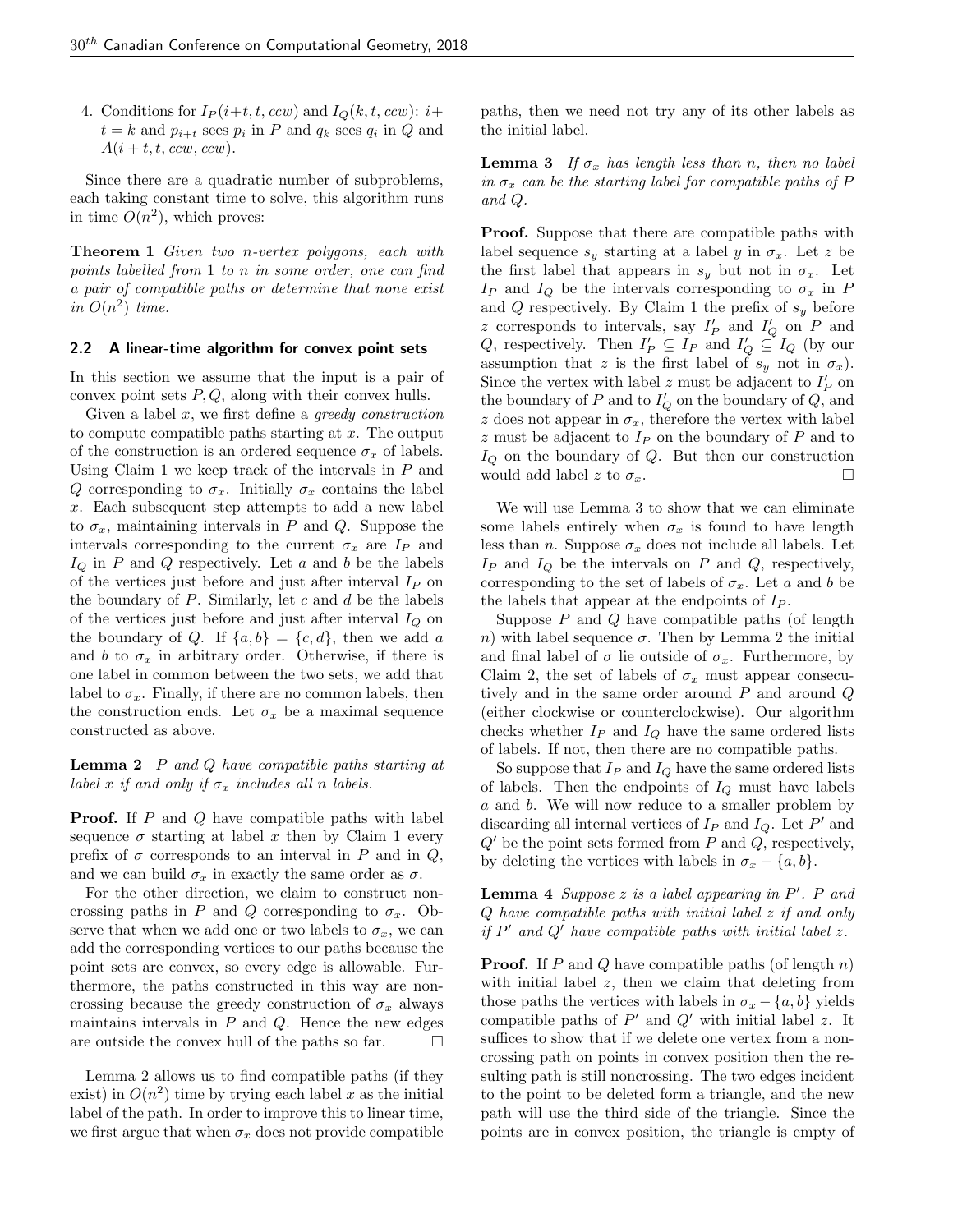

Figure 3: (a)–(b) Compatible paths on the point sets  $P \setminus \{p_a, p_b, p_c, p_d\}$  and  $Q \setminus \{q_a, q_b, q_c, q_d\}$ . (c)–(d) Insertion of the deleted points keeps the paths compatible.

other points, and so the new edge does not cross any other edge of the path.

For the other direction, suppose that  $\sigma'$  is a label sequence of compatible paths of  $P'$  and  $Q'$  with initial label z. Suppose without loss of generality that label a comes before label b in  $\sigma'$ . Construct a sequence  $\sigma$ by adding the labels of  $\sigma_x - \{a, b\}$  after a in  $\sigma'$  in the order that they appear in  $I_P$ . It remains to show that the corresponding paths in  $P$  and  $Q$  are noncrossing. This follows from the fact that in both  $P$  and  $Q$  the added points appear consecutively around the convex hull following the point with label  $a$ .  $\Box$ 

We can now prove the main result of this section.

Theorem 5 Given two sets of n points in convex position (along with their convex hulls) each with points labelled from  $1$  to  $n$ , one can find a pair of compatible paths or determine that none exist in linear time.

**Proof.** The algorithm is as described above. At each stage we try some label  $x$  to be the initial label of compatible paths, by computing  $\sigma_x$  using the greedy construction. If  $\sigma_x$  has length n we are done. Otherwise if  $\sigma_x$  has length 1 or 2, then we have ruled out the labels in  $\sigma_x$  as initial labels. Finally, if  $\sigma_x$  has length less than n and at least 3 then we test whether the intervals corresponding to  $\sigma_x$  in P and Q have the same ordering, and if they do, then we apply the reduction described above and recurse on the smaller instance as justified by Lemma 4.

The running time of the algorithm is determined by the length of all the  $\sigma$ -sequences we compute. Define a  $\sigma$ -sequence to be 'long' or 'short' depending on whether it contains at least three labels or not. Every long sequence of length  $\ell$  reduces the number of points by  $(\ell-2)$ and requires  $O(\ell)$  time. Thus, long sequences take  $O(n)$ time in total. Computing any short sequence takes  $O(1)$ time. Since for each label, we compute  $\sigma$  at most once, the short sequences also take  $O(n)$  time in total.  $\square$ 

### 3 Monotone Paths in General Point Sets

In this section we examine arbitrary point sets in general position, but we restrict the type of path.

Let  $P$  be a point set in general position. An ordering  $\sigma$  of the points of P is called *monotone* if there exists some line  $\ell$  such that the orthogonal projection of the points on  $\ell$  yields the order  $\sigma$ . A monotone path is a path that corresponds to a monotone ordering. Note that every monotone path is noncrossing.

Two points sets P and Q each labelled  $1, 2, \ldots, n$  have compatible monotone paths if there is an ordering of the labels that corresponds to a monotone path in P and a monotone path in Q. To decide whether compatible monotone paths exist, we can enumerate all the monotone orderings of P, and for each of them check in linear time whether it determines a monotone path in Q.

A method for enumerating all the monotone orderings of a point set P was developed by Goodman and Pollack:

Theorem 6 (Goodman and Pollack [7]) Let  $\ell_0$  be a line not orthogonal to any line determined by two points of P. Starting with  $\ell = \ell_0$ , rotate the line  $\ell$ through 360◦ counter-clockwise about a fixed point. Projecting the points onto  $\ell$  as it rotates gives all the possible monotone orderings of P. There are  $2{n \choose 2} = n(n-1)$ orderings, and each successive ordering differs from the previous one by a swap of two elements adjacent in the ordering.

Furthermore, the sequence of swaps that change each ordering to the next one can be found in  $O(n^2 \log n)$ time by sorting the  $O(n^2)$  lines (determined by all pairs of points) by their slopes.

This gives a straight-forward  $O(n^3)$  time algorithm to find compatible monotone paths, since we can generate the  $O(n^2)$  monotone orderings of P in constant time per ordering, and check each one for monotonicity in Q in linear time.

We now present a more efficient  $O(n^2 \log n)$  time algorithm. For ease of notation, relabel the points so that the order of points P along  $\ell_0$  is  $1, 2, \ldots, n$ . As the line l rotates, let  $L_0^P, L_1^P, \ldots, L_{t-1}^P$ , where  $t = n(n-1)$ , be the monotone orderings of  $P$ , and let  $S_P$  be the corresponding swap sequence. Similarly, let  $L_0^Q, L_1^Q, \ldots, L_{t-1}^Q$ be the monotone orderings of  $Q$  and let  $S_Q$  be the corresponding swap sequence (Figure 4). We need to find whether there exist some i and j such that  $L_i^P = L_j^Q$ .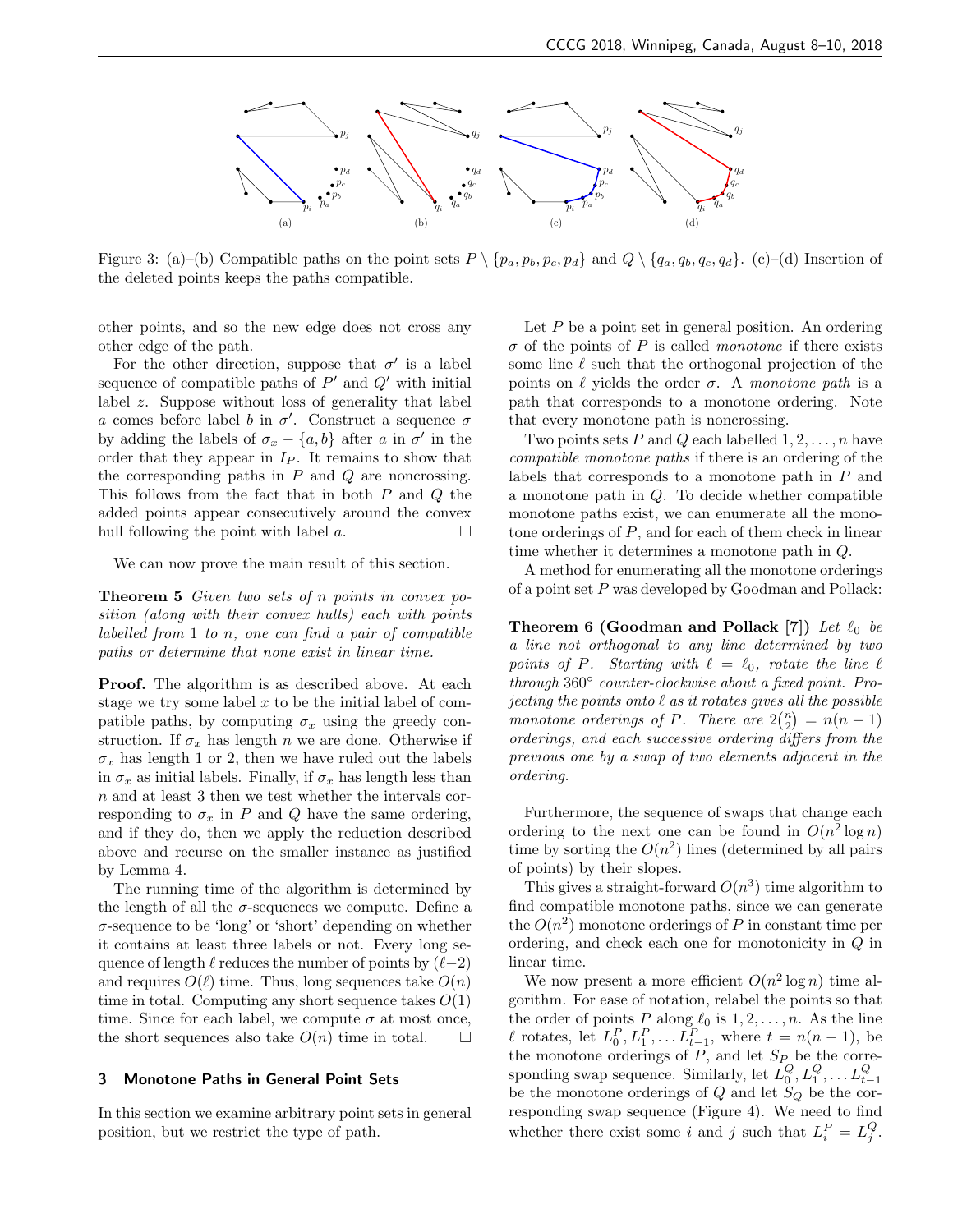

Figure 4: Illustration for computing compatible monotone paths.

As noted above,  $S_P$  and  $S_Q$  have size  $O(n^2)$  and can be computed in time  $O(n^2 \log n)$ .

Recall that the *inversion number*,  $I(L)$  of a permutation L is the number of pairs that are out of order. It is easy to see that the inversion numbers of the  $L_i^P$ 's progress from 0 to  $\binom{n}{2}$  and back again. In particular,  $I(L_i^P) = i$  for  $0 \leq i \leq {n \choose 2}$ . Our algorithm will compute the inversion numbers of the  $L_j^Q$ 's, which also have some structure. Let  $I_j$  be the inversion number of  $L_j^Q$ . Note that we can compute  $I_0$  in  $O(n \log n)$  time—sorting algorithms can be modified to do this [5].

Claim 3 For all j,  $1 \leq j \leq n(n-1)$ ,  $I_j$  differs from  $I_{j-1}$ by  $\pm 1$ , and can be computed from  $I_{j-1}$  in constant time.

**Proof.**  $L_j^Q$  is formed by swapping one pair of adjacent elements in  $L_{j-1}^Q$ . If this swap moves a smaller element after a larger one then  $I_j=I_{j-1}+1$ . Otherwise, it is  $I_{j-1}-1$ .

The main idea of our algorithm is as follows. If  $L_j^Q =$  $L_i^P$ , then they must have the same inversion number,  $I_j$ . There is one value of i in the range  $0 \leq i \leq {n \choose 2}$ that gives this inversion number, namely  $i = I_i$ . There is also one value of  $i$  in the second half of the range that gives this inversion number, but we can ignore the second half of the range based on the following:

**Remark 1** If there exist i, j such that  $L_i^P = L_j^Q$ , then there is such a pair with i in the first half of the index range, *i.e.*,  $0 \leq i < \binom{n}{2}$ .

Proof. The second half of each list of orderings contains the reversals of the orderings in the first half [7]. Thus if there is a match  $L_i^P = L_j^Q$  then the reversals of the two orderings also provide a match, say  $L_{i'}^P = L_{j'}^Q$ , and either i or i' is in the first half of the index range.

Our plan is to iterate through the orderings  $L_j^Q$  for  $0 \leq j < n(n-1)$ . Since each ordering differs from the previous one by a single swap, we can update from one to the next in constant time. For each  $j$ , we will check

if  $L_j^Q$  is equal to  $L_{I_j}^P$ , i.e., for each  $j, 0 \le j < n(n-1)$ we will compute the following four things:

- $L_j^Q$ ,  $I_j$ ,  $L_{I_j}^P$ , and
- $H_j$ , which is the *Hamming distance*—i.e., the number of mismatches—between  $L_j^Q$  and  $L_{I_j}^P$

If we find a j with  $H_j = 0$  then we output  $L_j^Q$  and  $L_{I_j}^P$ as compatible monotone paths. Otherwise, we declare that no compatible monotone paths exist. Correctness of this algorithm follows from Remark 1 and the discussion above:

Claim 4 P and Q have compatible monotone paths if and only if  $H_i = 0$  for some j,  $0 \leq j < n(n-1)$ .

We now give the details of how to perform the above computations. For  $j = 0$  we will compute everything directly, and for each successive  $j$ , we will show how to update efficiently. We initialize the algorithm at  $j =$ 0 by computing  $L_0^Q$  and  $I_j$  in  $O(n \log n)$  time,  $L_{I_j}^P$  in  $O(n^2)$  time, and  $H_j$  in linear time.

Now consider an update from  $j - 1$  to j. As already mentioned,  $L_j^Q$  differs from  $L_{j-1}^Q$  by one swap of adjacent elements, so we can update in constant time. By Lemma 3,  $I_j$  differs from  $I_{j-1}$  by  $\pm 1$  and we can compute it in constant time. This also means that  $L_{I_j}^P$  differs from  $L_{I_{j-1}}^P$  by one swap of adjacent elements, so we can update it in constant time.

Finally, we can update the Hamming distance in a two-step process as the two orderings change. When we update from  $L_{j-1}^Q$  to  $L_j^Q$ , two positions in the list change, and we can compare them to the same positions in  $L_{I_{j-1}}^P$  to update from  $H_{j-1}$  to obtain the number of mismatches between  $L_j^Q$  and  $L_{I_{j-1}}^P$ . When we update to  $L_{I_j}^P$ , two positions in this list change, and we can compare them to the same positions in  $L_{I_j}^Q$  to update to  $H_j$ . This two-step process takes constant time.

In total, we spend  $O(n^2)$  time on initialization and constant time on each of  $O(n^2)$  updates, for a total of  $O(n^2)$  time. We thus obtain the following theorem.

Theorem 7 Given two point sets, each containing n points labelled from 1 to n, one can find a pair of compatible monotone paths or determine that none exist in  $O(n^2 \log n)$  time.

Acknowledgement: We thank the organizers of the Fields Workshop on Discrete and Computational Geometry, held in July 2017 at Carleton University. E. Arseneva is supported in part by the SNF Early Postdoc Mobility grant P2TIP2-168563 and by F.R.S.-FNRS; A. Biniaz, K. Jain, A. Lubiw, and D. Mondal are supported in part by NSERC.